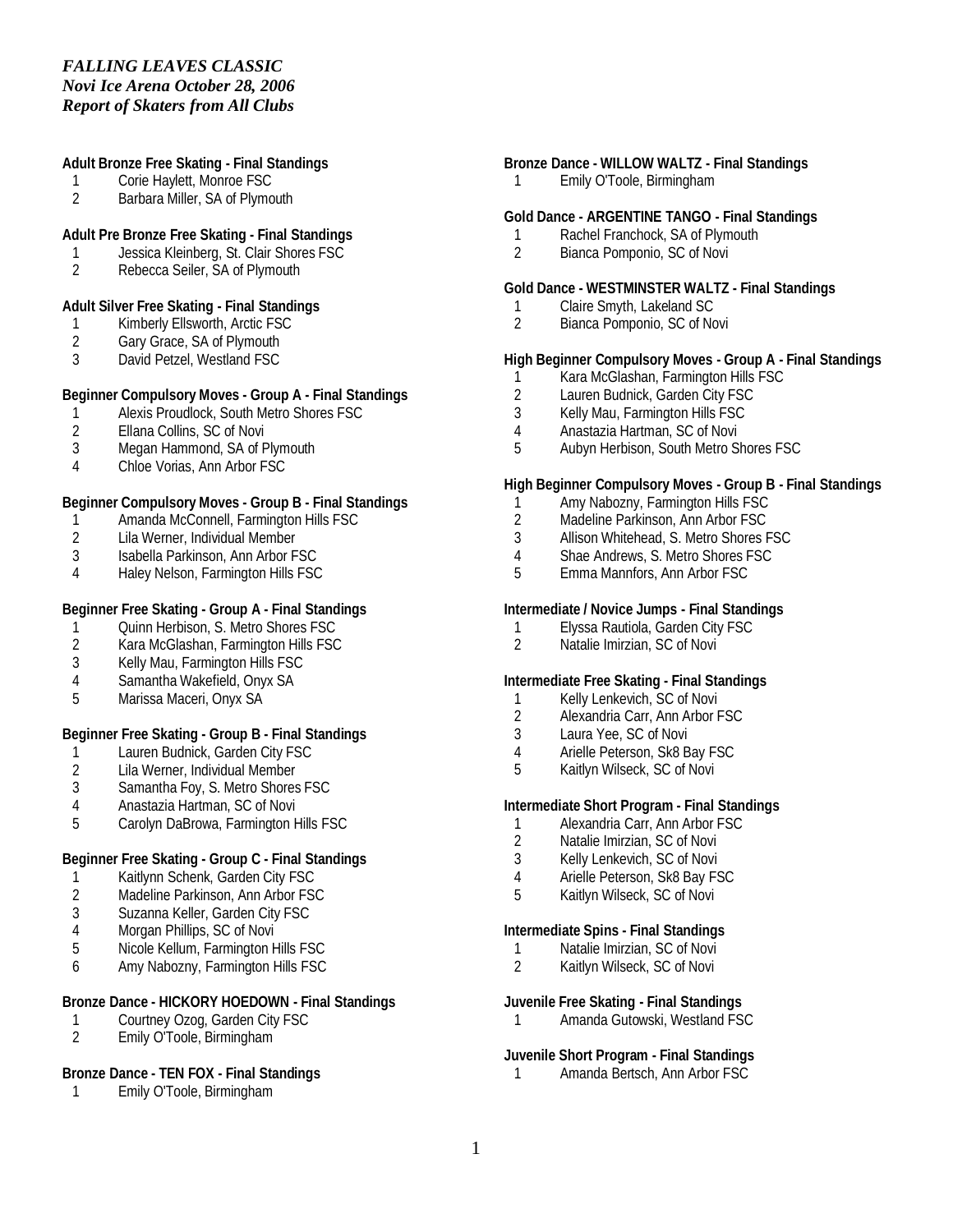**Juvenile Spins - Final Standings**

- 1 Amanda Bertsch, Ann Arbor FSC<br>2 Katie Hochrein. Ann Arbor FSC
- Katie Hochrein, Ann Arbor FSC

### **Limited Beginner Free Skating - Group A - Final Standings**

- 1 Aubyn Herbison, South Metro Shores FSC<br>2 Ellana Collins. SC of Novi
- Ellana Collins, SC of Novi
- 3 Taylor Akers, Berkley Royal Blades
- 4 Alexis Proudlock, South Metro Shores FSC<br>5 Megan Hammond. SA of Plymouth
- Megan Hammond, SA of Plymouth
- 6 Chloe Vorias, Ann Arbor FSC
- 7 Erin Colling, Berkley Royal Blades

**Limited Beginner Free Skating - Group B - Final Standings**

- 1 Allison Whitehead, S. Metro Shores FSC<br>2 Amanda McConnell. Farminaton Hills FSC
- 2 Amanda McConnell, Farmington Hills FSC
- 3 Audrey Gagner, Farmington Hills FSC
- 4 Haley Nelson, Farmington Hills FSC
- 5 Mackenzie Lam, Berkley Royal Blades
- 6 Bailey Lynch, Onyx SA

**Limited Beginner Free Skating - Group C - Final Standings**

- 1 Shae Andrews, S. Metro Shores FSC<br>2 Isabella Parkinson, Ann Arbor FSC
- 2 Isabella Parkinson, Ann Arbor FSC
- 3 Alexandra DelaCruz, SC of Novi
- 4 Maya Warszawska, Farmington Hills FSC<br>5 Brie Lambert, Ann Arbor FSC
- 5 Brie Lambert, Ann Arbor FSC
- 6 Bridget Martz, SC of Novi
- 7 Jenna Matelske, SC of Novi

**Novice Short Program - Final Standings**

- 1 Melissa Bedell, SC of Novi<br>2 Elyssa Rautiola, Garden Ci
- 2 Elyssa Rautiola, Garden City FSC

**Novice Spins - Final Standings**

- 1 Claire Smyth, Lakeland SC<br>2 Elyssa Rautiola, Garden Cit
- 2 Elyssa Rautiola, Garden City FSC

#### **Open Juvenile Free Skating - Final Standings**

- 1 Kylie Meyer, SC of Novi
- 2 Jenna Sutton, SC of Novi
- 3 Ashleigh Ostin, Farmington Hills FSC

#### **Pre Bronze Dance - FIESTA TANGO - Final Standings**

- 1 Courtney Ozog, Garden City FSC<br>2 Cassaundra Wroten, SC of Novi
- Cassaundra Wroten, SC of Novi

#### **Pre Gold Dance - BLUES - Final Standings**

- 1 Laura Yee, SC of Novi<br>2 Kelly Lenkevich, SC of
- 2 Kelly Lenkevich, SC of Novi<br>3 Josephine Zolynsky. Farming
- 3 Josephine Zolynsky, Farmington Hills FSC
- 4 Jacquelyne Zolynsky, Farmington Hills FSC

### **Pre Juvenile Compulsory Moves - Final Standings**

- 1 Ashleigh Ostin, Farmington Hills FSC
- 2 Charity Haylett, Monroe FSC<br>3 Ashlev Raby, Garden City FS
- Ashley Raby, Garden City FSC
- 4 Ashley Wojtylo, SC of Novi
- 5 Natalya Mian, Monroe FSC
- 6 Dorothy Cheng, Ann Arbor FSC

### **Pre Juvenile Free Skating - Group B - Final Standings**

- 1 Ellen Gabelmann, Farmington Hills FSC
- 2 Diane Elghoul, Farmington Hills FSC<br>3 Jillian Spina, North Suburban FSC
- Jillian Spina, North Suburban FSC
- 4 Patricia Malaney, Farmington Hills FSC
- 5 Dorothy Cheng, Ann Arbor FSC
- 6 Brittany Barclae, SC of Novi
- 7 Cassaundra Wroten, SC of Novi

#### **Pre Juvenile Free Skating - Group A - Final Standings**

- 1 Danae Bundy, Ann Arbor FSC
- 2 Amanda Iavasile, SC of Novi
- 3 Regan Tang, SC of Novi
- 4 Amanda Bertsch, Ann Arbor FSC<br>5 Megan Haase, Detroit SC
- 5 Megan Haase, Detroit SC
- 6 Katie Hochrein, Ann Arbor FSC
- 7 Elizabeth Sandberg, Ann Arbor FSC

#### **Pre Juvenile Spins - Final Standings**

- 1 Courtney Kucharski, Garden City FSC
- 2 Brittany Barclae, SC of Novi
- 3 Jacqueline Gress, SA of Plymouth
- 4 Kelsey Helwig, Farmington Hills FSC

**Pre Preliminary / Preliminary Artistic Showcase - Final Standings**

- 1 Kendall Spina, North Suburban FSC<br>2 Kathrvn Kowalczyk. Mt. Pleasant FS
- 2 Kathryn Kowalczyk, Mt. Pleasant FSC
- 3 Emily O'Toole, Birmingham

### **Pre Preliminary A Free Skating - Group A - Final Standings**

- 1 Edith Lui, Monroe FSC
- 2 Olivia Keils, Farmington Hills FSC
- 3 Alexandra McPherson, Ann Arbor FSC
- 4 Katie Wareck, Onyx SA
- 5 Sarah Grace Shepherd, Farmington Hills FSC
- 6 Lyndsy Allmacher, SC of Novi
- 7 Sierra Chadwick, Detroit SC<br>8 Kaitlin Trimpe, Berkley Rova
- 8 Kaitlin Trimpe, Berkley Royal Blades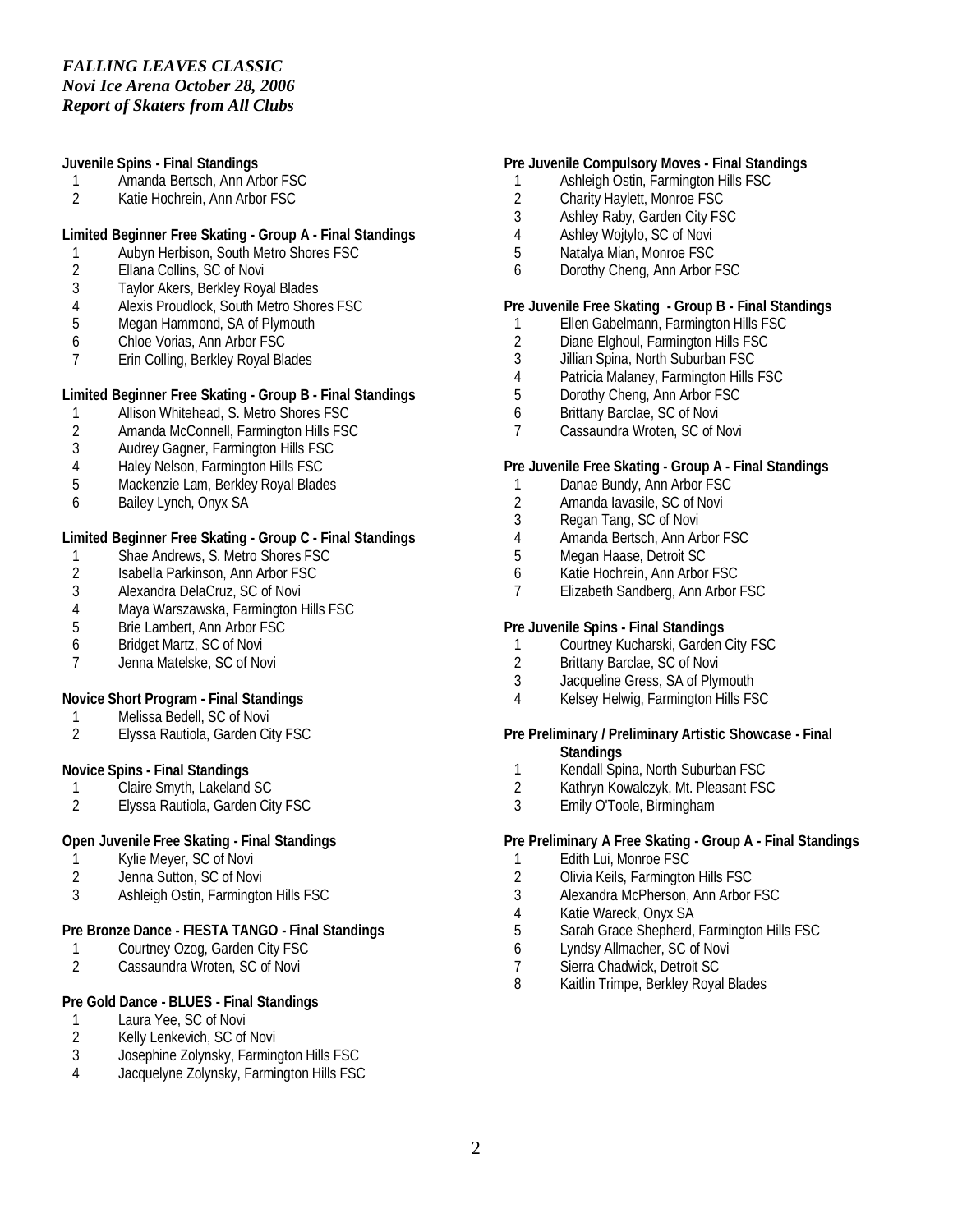**Pre Preliminary A Free Skating - Group B - Final Standings**

- 1 Bridget Race, Farmington Hills FSC
- 2 Rachel Schepke, Onyx SA<br>3 Meredith Bauer. SC of Novi
- Meredith Bauer, SC of Novi
- 4 Rachel Bull, Onyx SA
- 5 Melinda Hammond, SC of Novi
- 6 Kendall Spina, North Suburban FSC
- 7 Meghan Geoffrey, SC of Novi

**Pre Preliminary A Free Skating - Group C - Final Standings**

- 1 Bridget Hillman, SC of Novi<br>2 Mikayla Eshleman, SC of No
- 2 Mikayla Eshleman, SC of Novi<br>3 Holly Shifman, Berkley Royal B
- 3 Holly Shifman, Berkley Royal Blades
- 4 Jessica Stoey, Onyx SA
- 5 Kelly Wilton, SC of Novi
- 6-TIE Emily Roberts, SC of Novi
- 6-TIE Megan Reynolds, Ann Arbor FSC

**Pre Preliminary A Free Skating - Group D - Final Standings**

- 1 Courtney Ozog, Garden City FSC
- 2 Miranda McNeely, Trenton FSC
- 3 Courtney Ring, SC of Novi
- 
- 4 Pooja Kamani, SA of Plymouth<br>5 Sara Kowalczyk, Mt. Pleasant F 5 Sara Kowalczyk, Mt. Pleasant FSC
- 6 Emily Love, SC of Novi
- 7 Emily O'Toole, Birmingham<br>8 Christianna Akers. Berklev I
- 8 Christianna Akers, Berkley Royal Blades

**Pre Preliminary B Free Skating - Final Standings**

- 1 Isabelle Daskas, Onyx SA<br>2 Elleanor O'hara. S. Metro S
- 2 Elleanor O'hara, S. Metro Shores FSC
- 3 Alissa Gould, SC of Novi
- 4 Tessa Raber, Onyx SA
- 5 Julia Szydlowski, Onyx SA
- 6 Jennifer Wixson, Mt. Pleasant FSC
- 7 Kathryn Kowalczyk, Mt. Pleasant FSC

**Pre Preliminary Compulsory Moves - Group A - Final Standings**

- 1 Edith Lui, Monroe FSC<br>2 Isabelle Daskas, Onvx
- 2 Isabelle Daskas, Onyx SA
- 3 Olivia Keils, Farmington Hills FSC
- 4 Sarah Grace Shepherd, Farmington Hills FSC
- 5 Quinn Herbison, S. Metro Shores FSC
- 6 Samantha Wakefield, Onyx SA

**Pre Preliminary Compulsory Moves - Group B - Final Standings**

- 1 Bridget Race, Farmington Hills FSC<br>2 Rachel Bull, Onyx SA
- 2 Rachel Bull, Onyx SA<br>3 Kendall Spina, North S
- 3 Kendall Spina, North Suburban FSC
- 4 Rachel Schepke, Onyx SA<br>5 Meahan Geoffrev. SC of No
- Meghan Geoffrey, SC of Novi

### **Pre Preliminary Compulsory Moves - Group C - Final Standings**

- 1 Olivia Kwiatkowski, SA of Plymouth
- 2 Miranda McNeely, Trenton FSC<br>3 Kaitlynn Schenk. Garden City FS
- 3 Kaitlynn Schenk, Garden City FSC
- 4 Diane Postel, SA of Plymouth
- 5 Megan Reynolds, Ann Arbor FSC
- 6 Pooja Kamani, SA of Plymouth

**Pre Preliminary Jumps - Final Standings**

1 Kelly Wilton, SC of Novi

**Pre Preliminary Spins - Final Standings**

- 1 Olivia Kwiatkowski, SA of Plymouth<br>2 Emily O'Toole. Birmingham
- 2 Emily O'Toole, Birmingham
- 3 Sara Kowalczyk, Mt. Pleasant FSC
- 4 Kelly Wilton, SC of Novi

**Pre Silver Dance - FOXTROT - Final Standings**

- 1 Madeline Franchock, SA of Plymouth
- 2 Madison Elkow, SC of Novi

**Preliminary Boys Free Skating - Final Standings**

- 1 Maxim Shpilband, Ann Arbor FSC<br>2 Dennis Galberin. Arctic FSC
- Dennis Galperin, Arctic FSC

**Preliminary Compulsory Moves - Group A - Final Standings**

- 1 Kaley Pittsley, Mt. Pleasant FSC<br>2 Melissa Porembiak. Farmington I
- 2 Melissa Porembiak, Farmington Hills FSC
- 3 Corey Jo Robison, Mt. Pleasant FSC
- 4 Julia Szydlowski, Onyx SA

**Preliminary Compulsory Moves - Group B - Final Standings**

- 1 Elleanor O'Hara, S. Metro Shores FSC
- 2 Katrina Stack, SA of Plymouth
- 3 Jacqueline Gress, SA of Plymouth
- 4 Kelsey Helwig, Farmington Hills FSC
- 5 Meagan Rapin, Farmington Hills FSC

**Preliminary Free Skating - Group A - Final Standings**

- 1 Charity Haylett, Monroe FSC
- 2 Alison Freier, SC of Novi
- 3 Ekaterina Shpilband, Ann Arbor FSC
- 4 Corey Jo Robison, Mt. Pleasant FSC
- 5 Mackenzie Elkow, SC of Novi

**Preliminary Free Skating - Group B - Final Standings**

- 1 Racquel Rose, Westland FSC
- 2 Katrina Stack, SA of Plymouth
- 3-TIE Kaley Pittsley, Mt. Pleasant FSC
- 3-TIE Allison Gutowski, Westland FSC
- 5 Courtney Kucharski, Garden City FSC
- 6 Holly Schaefer, Farmington Hills FSC